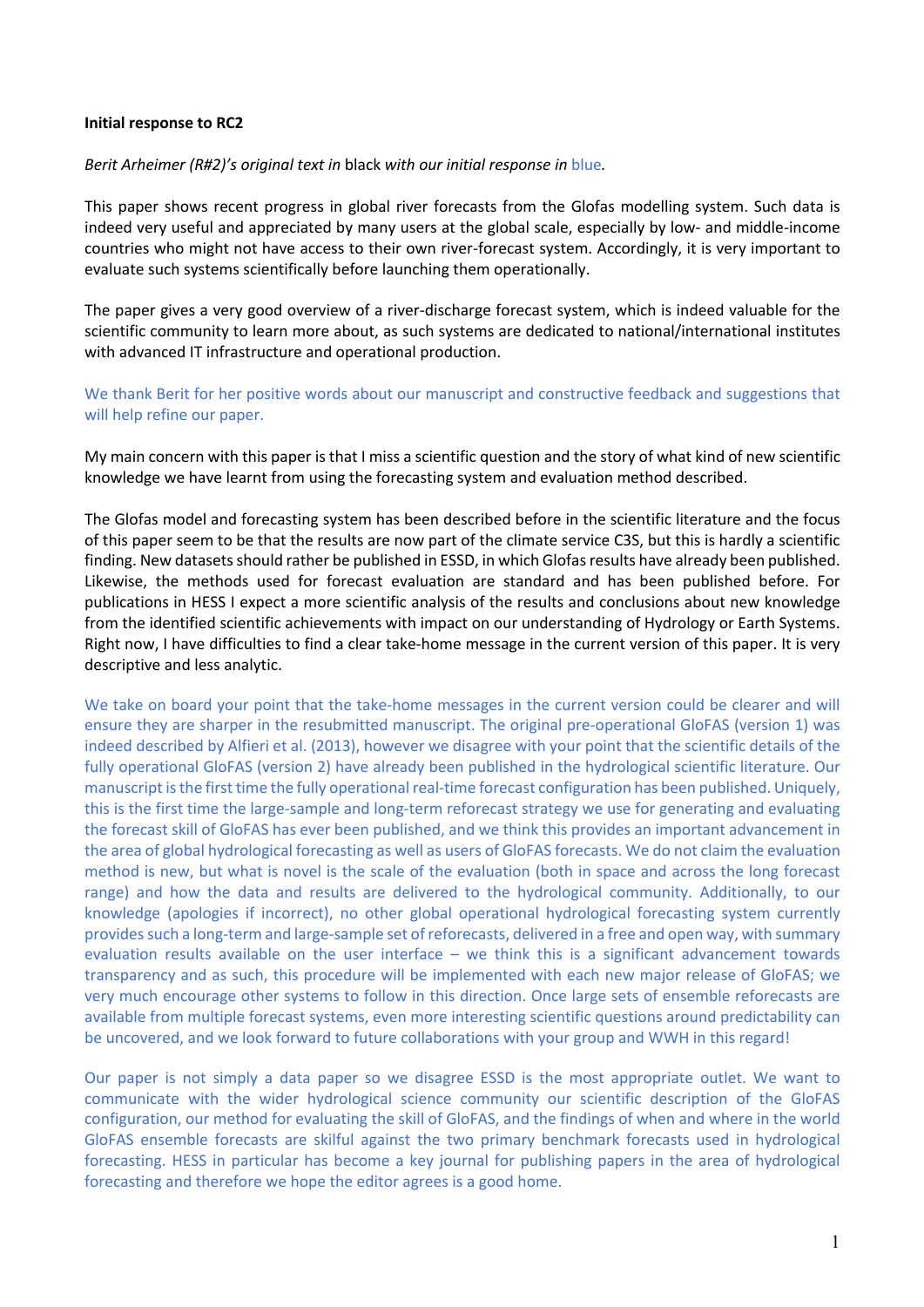I therefore suggest to find a scientific angle from current discussions in the research community and tell the story of the results from that perspective.

Interesting scientific questions could for instance be:

- On the method side: How should we evaluate forecasts what metrics are there, how do they compare and what does different metrics contribute in understanding/reliability for the user community and research community, respectively?
- Could the metrics presented (and argued for?) in this paper be compared with other metrics, to show their excellence and benefits to users/scientists? (is there a take-home message or guide-lines to the scientific community from using a specific metric/evaluation method compared to another?) What are the options?
- On the understanding of hydrology: what are the attributes for catchments/regions with high or low skills in forecasting? i.e. which processes do we need to learn more about to improve the quality of river-discharge forecasts?
- How does different global river-discharge forecast systems compare to each other? Can we learn from different model setups and elaborations on procedures, process descriptions or geophysical representation?

Thank you for this valuable list of avenues for further research. Most of these would be very interesting standalone studies in their own right. We agree with your bullet point 3 that the results of forecast skill could be expanded in the current version of the manuscript to provide more insight into the attributes of catchments/regions with high or low skill. Great suggestion and we will add this analysis to the resubmitted version of the manuscript.

Please, find some detailed comments on current manuscript below. Apologies for mentioning my own work, but I am very eager to start comparing model results at the global scale soon.  $\heartsuit$ 

Yes indeed, we are already collaborating on a comparison between GloFAS and World-Wide HYPE in terms of hydrological simulation performance, but the work is not yet completed. We also agree that the prospect of being able to compare multiple operational global forecasting systems (and not only GloFAS and WWH, but others as well) in terms of ensemble forecast skill would provide extremely valuable information to the scientific and forecast user community and are too are very eager to participate further.

## **Introduction**

Line 31: Reference Blöschl, et al. 2019 does not evaluate risks or hazards.

We will modify this sentence in the resubmitted manuscript.

Line 37: also note the global and continental scale forecasting based on sharing the world-wide HYPE model:

*Arheimer, B., Pimentel, R., Isberg, K., Crochemore, L., Andersson, J. C. M., Hasan, A., and Pineda, L., 2020. Global catchment modelling using World-Wide HYPE (WWH), open data and stepwise parameter estimation, Hydrol. Earth Syst. Sci. 24, 535–559, https://doi.org/10.5194/hess-24- 535-2020*

Thank you for the suggested paper. We will add it to this section in the resubmitted manuscript.

Line 60-70: In fact, global river forecasts and reforecasts are also available at https://hypeweb.smhi.se/ where the user can subscribe to seasonal forecasts with monthly data. In addition, 1-10 days forecasts with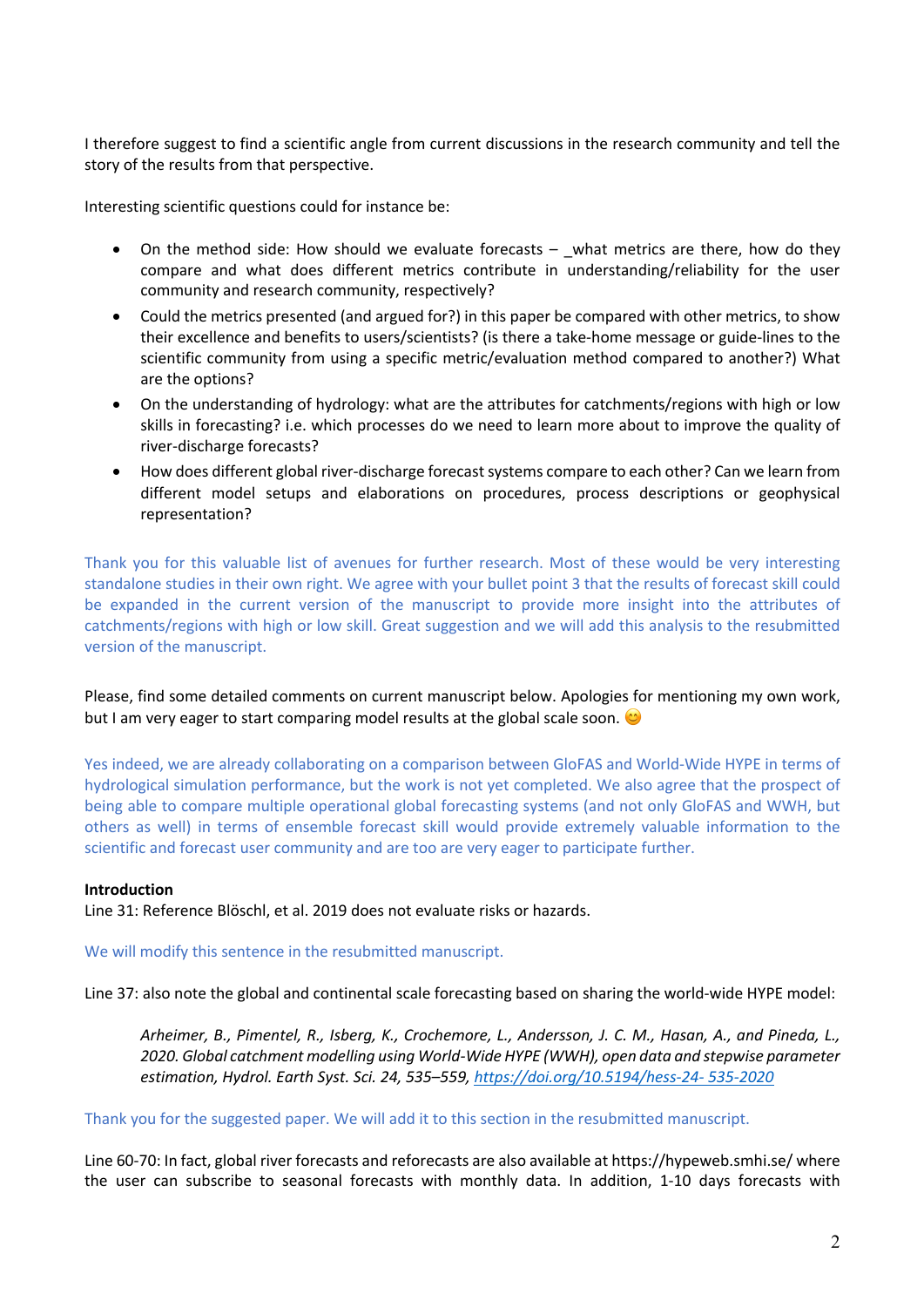thresholds based on return periods of high flows can be ordered at https://hypeweb.smhi.se/waterservices/data-delivery-services/

Thank you for this information. GloFAS has been providing an on-demand tailored user data service free of charge since it went pre-operational in 2011, but the present manuscript outlines a step-change in the service of large scale GloFAS data. What would be fantastic for the community is to be able to access sets of reforecasts generated from many hydrological forecast centres in a standardised format and central data service portal. This has been common practice in the weather and climate fields for years and has really facilitated advancement in forecasting science.

Section 2. even though Glofas has been evaluated against observed river flow in previous publications, it would be helpful to include such information about model performance vs absolute values also. For instance, Fig 4 could also include colors of KGE performance (modelled values vs observed values) in the circles showing location of gauges. This would make this figure much more informative and help the reader a lot to judge model performance. Please, check the color coding in Arheimer et al., so the overall pattern of model performance could be compared. Please, also mention median KGE at global scale (no you only say that it was skillful, which is very vague).

Given the full evaluation of the hydrological model performance of GloFAS version 2.1 is published in another paper (Harrigan et al., 2020) we only summarised the results briefly here and pointed the reader to the original paper, where the detailed statistics (such as median KGE at the global scale, which is 0.31) and indeed all raw statistics for each of the 1801 stations were provided within the Supplementary Information to allow for comparison. However, we agree that having the hydrological model performance results summarised in Figure 4 would to aid the reader to interpret the forecast results in the present manuscript. We believe it is most helpful to do so using the modified KGE as a skill score (KGESS) against a mean flow benchmark, following Knoben et al. (2019) as done in Harrigan et al. (2020), and will add it this information to the current manuscript.

Section 3: please start with some sentences summarizing the evaluation concept  $-$  e.g. that you use scores with met. model vs observed met. model ("a perfect weather model") and correlation with observations. It would also be interesting for many users to actually see some scores to absolute values as well – or at least to discuss the difficulties here.

We mention explicitly that the forecast skill using the CRPSS (i.e. Sect. 3.3) is "verified against GloFAS-ERA5 river discharge reanalysis used as proxy observations [or 'perfect model'] (following Alfieri et al., 2014)" in L254-235. We have made it clear that both the benchmark forecasts and the verifying observations are based on the river discharge reanalysis rather than in situ station observations. This approach is common practice in forecast evaluation (e.g. as in Pechlivanidis et al. (2020) mentioned below), but for the benefit of a broader audience we will outline the justification of this approach in Sect. 3 of the resubmitted manuscript - i.e. that it allows for the prediction range to be determined regardless of systematic hydrological model error and that forecast skill can be calculated for any location in the world.

Section 4: the Glofas results could be compared with results from another model, using the same metrics across Europe, presented by:

*Pechlivanidis, I. G., Crochemore, L., Rosberg, J., & Bosshard, T. (2020). What are the key drivers controlling the quality of seasonal streamflow forecasts? Water Resources Research, 56, e2019WR026987. https://doi.org/10.1029/2019WR026987*

One of the key benefits of providing the GloFAS data openly and free of charge on the Copernicus Climate Data Store (CDS) is that it now facilitates further scientific evaluation and inter-comparisons of similar forecasting systems offering their data in the same way. We however think a more appropriate comparison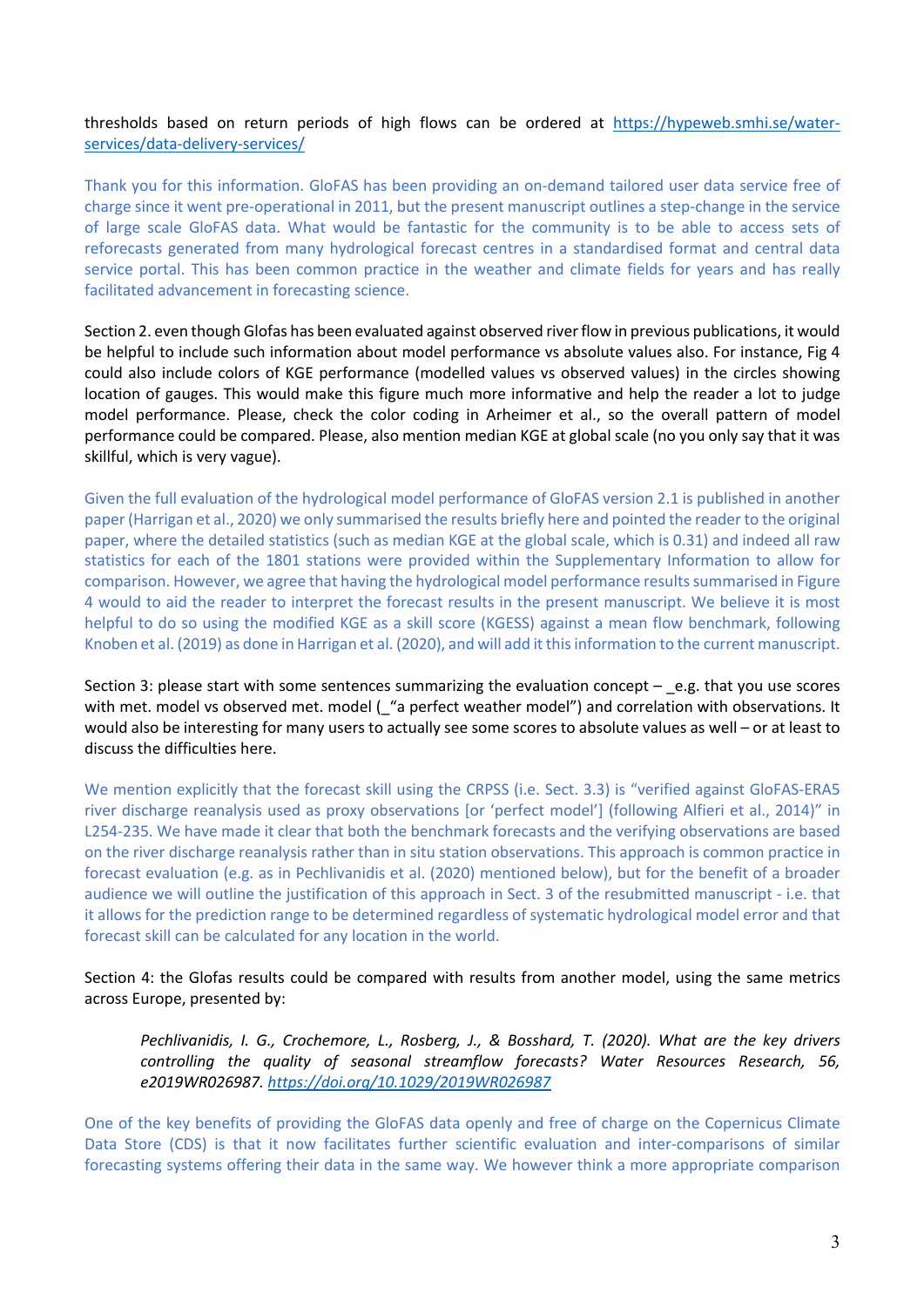of GloFAS forecasts with Pechlivanidis et al. (2020) is to undertake it with the GloFAS-Seasonal system (Emerton et a., 2018), which is forced by the SEAS5 climate output. All GloFAS-Seasonal data including a comprehensive set of reforecasts are now available through the CDS: https://cds.climate.copernicus.eu/cdsapp#!/dataset/cems-glofas-seasonal-reforecast?tab=overview; for a higher resolution hydrological seasonal forecasting system at European scale, the EFAS-Seasonal complete dataset is also available from the CDS (https://cds.climate.copernicus.eu/cdsapp#!/dataset/efas-seasonalreforecast?tab=overview).

To further explore and evaluate the added value of the Glofas system, it could also be compared to warning issued by National forecast services for specific regions or countries, or to soft information from new items reporting floods, to check if the alerts actually captured something real.

Evaluation of flood events against a wider set of observations is a very good idea and something that will be expanded in future assessments, but is outside the scope of this first evaluation to determine overall ensemble forecast skill against the two key scientific benchmark forecasts: persistence and climatology.

Line 265: Attribution is also discussed in the above-mentioned paper. It is another interesting scientific analysis, which deserves much more attention - \_also in this global study of model performance. Such an analysis would make this paper much more scientifically interesting.

This point is related to the one you bring up in the above bullet list of interesting further scientific questions. We agree and will explore the attributes of catchments/regions with high or low skill and present the results of this analysis within Sect. 4 of the resubmitted manuscript.

I am looking forward to read a new more elaborated version of this paper, with a scientific discussion linked to the methodological description.

We appreciate your time to review our manuscript and thank you again for your constructive feedback and many ideas for further research and collaborations!

Kind regards, Shaun Harrigan on behalf of all co-authors

## **References**

Alfieri, L., Burek, P., Dutra, E., Krzeminski, B., Muraro, D., Thielen, J., and Pappenberger, F.: GloFAS – global ensemble streamflow forecasting and flood early warning, Hydrol. Earth Syst. Sci., 17, 1161–1175, https://doi.org/10.5194/hess-17-1161-2013, 2013.

Alfieri, L., Pappenberger, F., Wetterhall, F., Haiden, T., Richardson, D. and Salamon, P.: Evaluation of ensemble streamflow predictions in Europe, J. Hydrol., 517, 913–922, doi:10.1016/j.jhydrol.2014.06.035, 2014.

Emerton, R., Zsoter, E., Arnal, L., Cloke, H. L., Muraro, D., Prudhomme, C., Stephens, E. M., Salamon, P. and Pappenberger, F.: Developing a global operational seasonal hydro-meteorological forecasting system: GloFAS-Seasonal v1.0, Geoscientific Model Development, 11(8), 3327-3346, https://doi.org/10.5194/gmd-11-3327-2018, 2018.

Harrigan, S., Zsoter, E., Alfieri, L., Prudhomme, C., Salamon, P., Wetterhall, F., Barnard, C., Cloke, H. and Pappenberger, F.: GloFAS-ERA5 operational global river discharge reanalysis 1979–present, Earth Syst. Sci. Data, 12(3), 2043–2060, doi:https://doi.org/10.5194/essd-12-2043-2020, 2020.